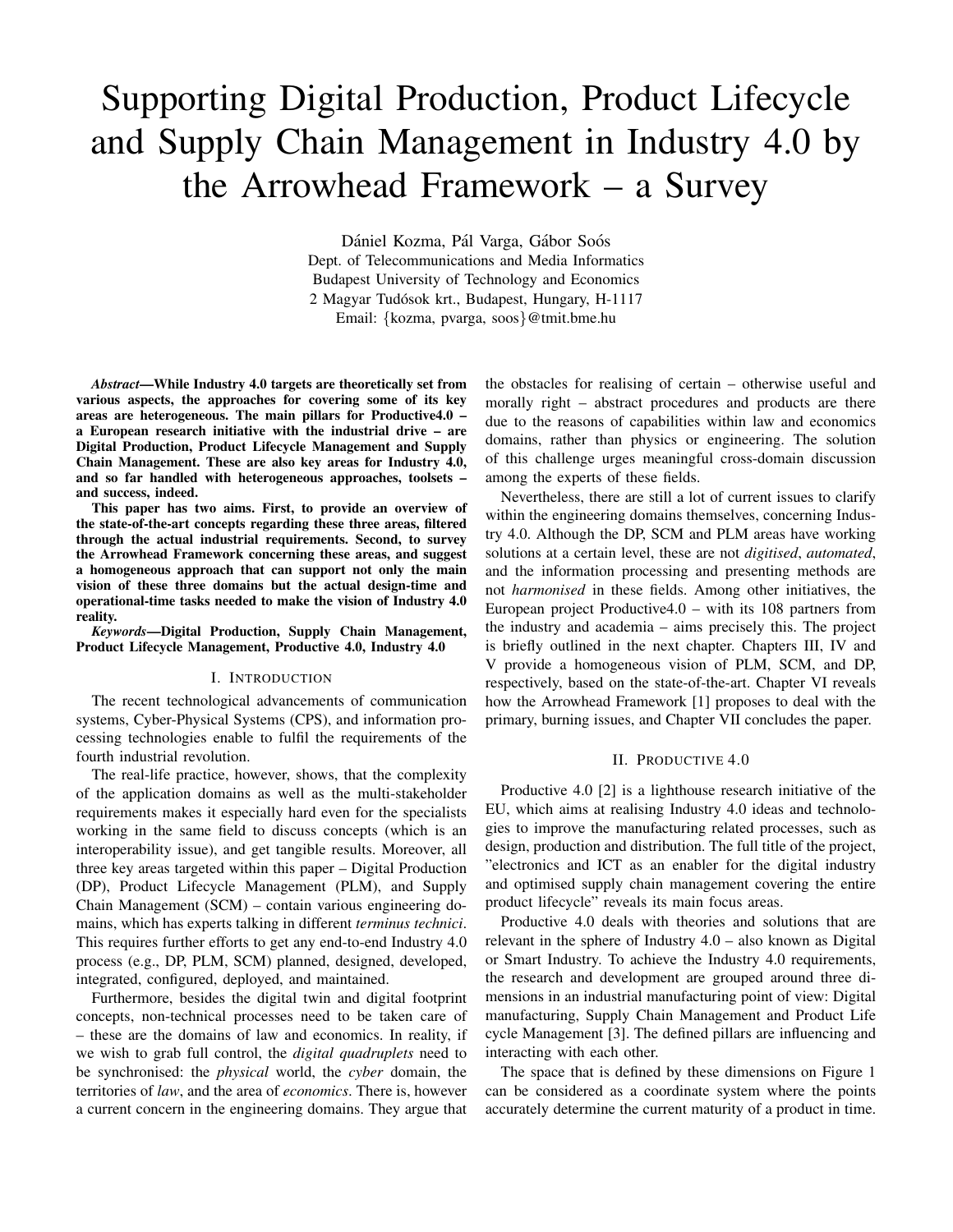

Fig. 1. Main pillars of Productive 4.0

The following sections will present the current needs and models of DP, SCM and PLM.

While this paper does not aim to unfold the various aspects and results of the project, it actually focuses on homogenising the views of these three pillars, and proposing one of the key elements of the project – the Arrowhead Framework – to be used for solving issues in these key areas conceptually, in a homogeneous manner.

# III. PRODUCT LIFECYCLE MANAGEMENT 4.0

The effective development of IoT products will trigger several industries and manufacturers to improve their Product Lifecycle Management [4].

Although companies across all industrial fields are ramping up to meet the interest in this growing smart product market; generally, they face significant challenges in developing and manufacturing new and far more complex products. To regularly meet the industrial IoT requirements such as, amongst others real-time operation [1], high security [5], effective deployment and engineering [6], proactive maintenance [7], developers now must consider the capacity to entail connectivity and ubiquitous intelligence.

Current PLM providers are addressing and developing industry-specific IoT strategies and solutions. Throughout the plant layer, PLM suppliers are enabling consumers to help improve the next generation of smart factories. It is useful to architect and develop among others the production systems, their automated workstations and assembly lines. Here is the substance regarding the Industrial Internet of Things: solving not only interoperability, but the effective communication issues between smart products, machines, and systems and gathering as much information as it is possible.

When synthesising the state-of-the-art of the PLM field, there is a product lifecycle model starts emerging. This is depicted by Figure 2.

## *A. Beginning of Life*

The Beginning of Life (BoL) is the starting point in a product's life cycle. It includes the phases from the innovation until the deployment of the product [8].



**Information Flow** 

Fig. 2. The suggested perspective for the newly emerging PLM model

*1) Plan:* This is the initial phase that runs from idea to risk analysis.

- Innovation: This is the "trigger" of the Plan phase. Based on the previous experiences of an existing product or reacting to the ever-changing trends, new ideas are coming from which new products can be born.
- Analysis: There is a need for a forecast about the product. The importance of the phase is to answer, among other questions, e.g. whether the product meets market needs. Another important element is to assess user needs and analyse them.

*2) Design:* The design follows the planning phase. If the analysis was successful and there is a need for the product it shall be designed.

- Research: First the construction of the product must be clarified. In this phase, the input-requirements and product-specific parameters are defined.
- Development: When the architectural design is finished, the development can start. Under this sub-phase, the hardware and software elements of the product will be created.

## *B. Middle of Life*

After the BoL, the product comes to life, and it will be deployed and integrated depending on the purpose of usage.

*1) Sphere Of Activities:* Where the device is alive. Probably this is the longest stage, where the product is monitored all the time, and according to the current statement can be configured, updated or even under maintenance.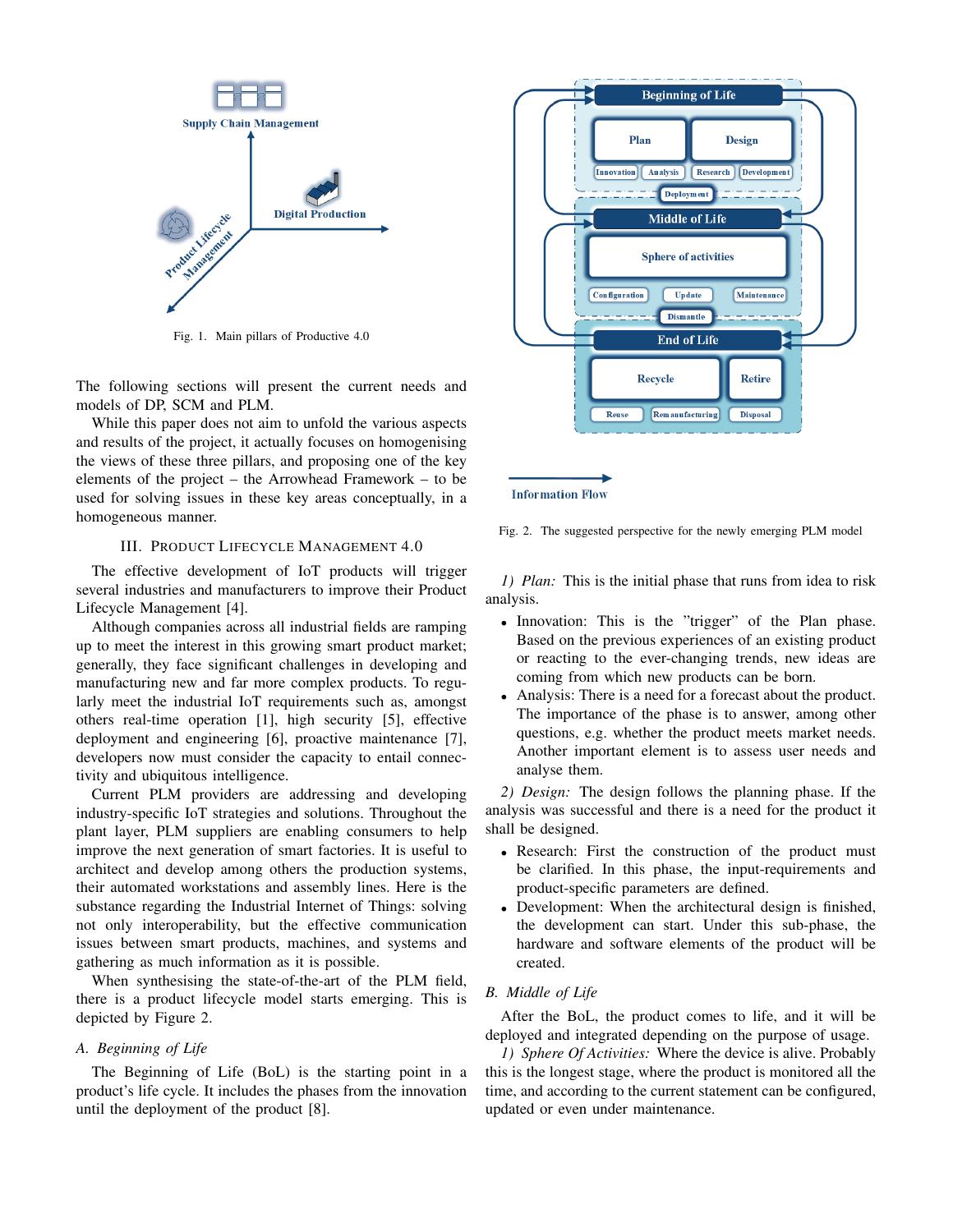- Configuration: In this event, the software of the device does not change; only a configuration setting is done. In a smart ecosystem, the devices can have multiple roles, and according to the current work assignment, the device can be configured accordingly.
- Update: Updates make it possible for the device to complete its tasks with a different skill set or improved capabilities. Within the life of most IoT devices, sooner or later, their internal setup will change, for example, a firmware update or some bug fixes required. This can be handled through scheduled or ad-hoc updates. These often enhance and improve the capabilities of the product.
- Maintenance: From the operators point of view, maintenance is also one of the most important processes. Without this, the chance of malfunction increases and it may lead earlier shutdowns than the allotted service lifetime or cause more serious failures in the factory, which also raise unnecessary expenditures.

# *C. End of Life*

After the MoL the product could be dismantled where two scenarios are possible; the device will be recycled or entirely disposed.

*1) Recycle:* The number of IoT devices is growing at an unprecedented rate. The market offers more and more options; the tools are exchanged more often, which in many cases causes damage considering, e.g. natural aspects. One of the important things is that these tools are properly managed in EoL, i.e. in that case if it is needed they must be completely disposed, or if there is a chance they should be recovered.

- Reuse: After the end of service time, a device may still be usable, but it will be replaced, as there is already another device that is more suited to performing expanding tasks considering current trends. At that time, there is still the opportunity to use the replaced device for a completely different purpose with the necessary software update.
- Remanufacturing: This is similar to reuse but in this case, the software update is not enough, and some hardware improvements are also needed.

*2) Retire:* : Practically this is the phase from where the device will certainly not get back into the life-circulation. Since this phase is usually the end of a long life cycle, it can provide useful information for the earlier, major life cycle phases.

• Disposal: There can be various reasons behind retiring a device, including a complete replacement – because the device cannot meet the expectations –, or simply the service life has ended. Still, the main reasons for retirement are partial or full damage due to incorrigible failures, inadequate maintenance or ageing.

## IV. SUPPLY CHAIN MANAGEMENT 4.0

Based on the theoretical definition, SCM is an activity that involves key processes from the supplier to the end user, creating valuable products, services or information [9], [10]. Three main groups of the supply chain have been identified on Figure 3: Supplier, Company and Customer.



Fig. 3. Basic Supply Chain Model

The terminology of SCM was specified in many ways, and if we are looking at the definitions, it can be concluded that they are organised around collaboration, process integration, cooperation and coordination [11]. Responding to the identified challenges [12], the Arrowhead Framework offers a solution, primarily focusing on production supporting processes. Considering these points and challenges, in our point of view [13], these terminologies can be formulated into three major groups for aiming Industry 4.0 expectations in the SCM: *Collaboration, Combination and Control* (CCC). The main sub-elements of CCC:



Fig. 4. Supply Chain Management 4.0 framework

- Process Integration: It forces the integration of global processes into the production between the participants.
- Cooperation: Meaning, that every participant is working to achieve the primary goal together with its benefits.
- Resource Sharing: Makes resources available among participants that would otherwise not be available for each other.
- Decision Synchronisation: It refers to the decisionmaking process between participants during the production processes in the aspect of the presented product life cycle stages.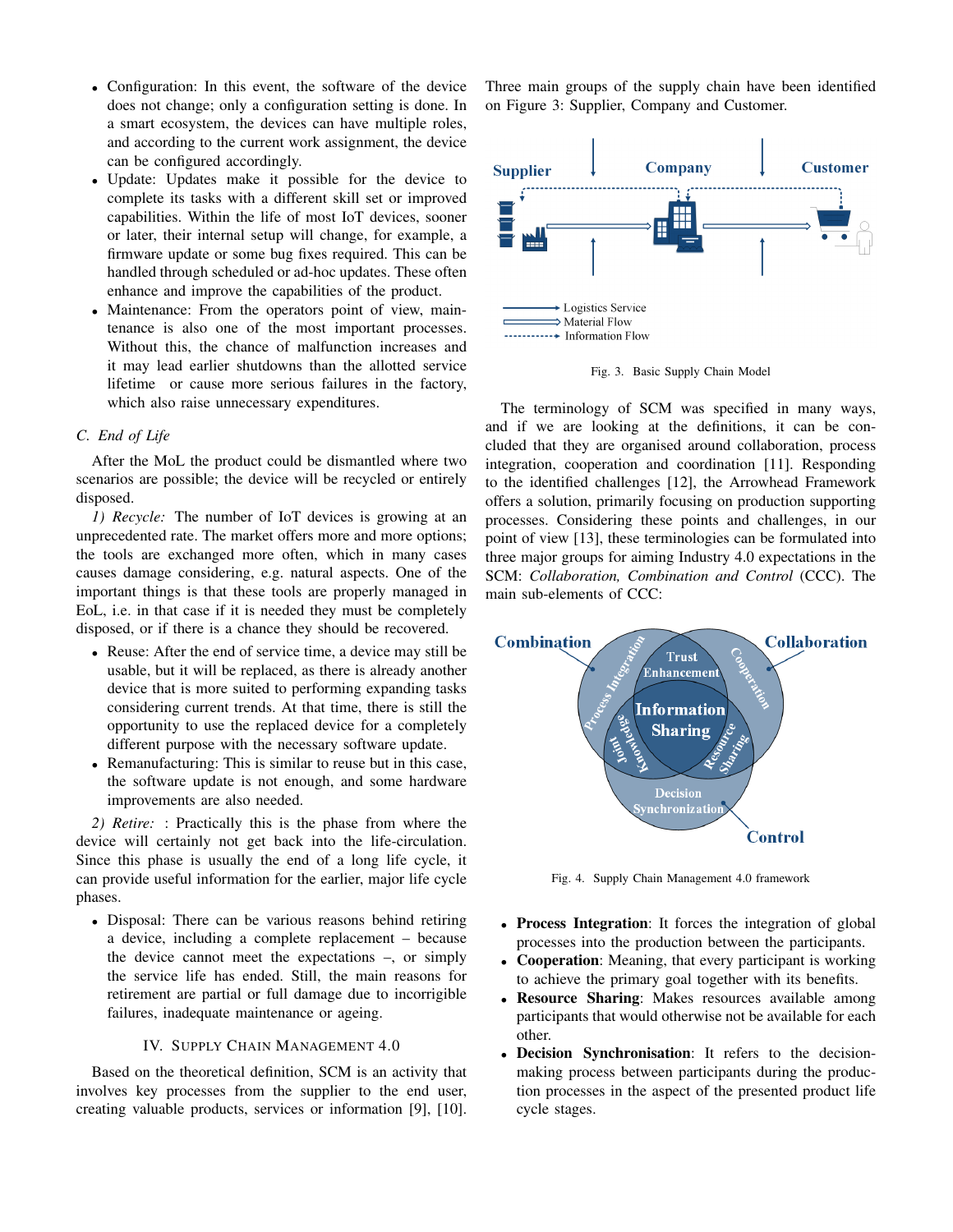- Incentive Alignment: The hidden actions and information can lead to incentive misalignment. The goal of the incentive alignment is to equitably distribute the risks, costs, and results of the business within the chain.
- Trust Enhancement: There is no effective collaboration without trust, but trust does not come from one action, so it needs to be continuously enhanced and improved. To reach this, the assurance of safety and security is a must.
- Information Sharing: This is the urge for strategic and tactical data to be unconditionally available to the appropriate members of the supply chain. Without this, automated and digital production is not feasible.

## V. DIGITAL PRODUCTION

Through utilising the conceptual elements of Digital Production (DP) [14] the manufacturers can expand their enterprise processes, raise the production efficiency and can minimise resource waste and unnecessary task executions, as well.

Basically, the DP is a set of technologies for reducing product development duration and cost as well as for addressing the need for customisation, increased product quality, and faster response to the market. The procedures of production have accelerated, which means the development and also the deployment becomes faster. Besides, the quality should be increased, and the cost of the whole manufacturing process should be reduced which is a big challenge for the manufacturers – but with DP the following benefits can be achieved [15], i.e. shorter development time, fast feedback during the production, faster react on unexpected events, faster time to market, lower costs, improved quality, enhanced information sharing, fewer errors, flexibility and scalability.

In the DP era, automated and scalable production models, intelligent workflow execution and communication processes can be realised. The support of dynamic and automated production is also a significant field of Industry 4.0, but this is not an entirely solved part so far.

# VI. THE ARROWHEAD FRAMEWORK TO FULFIL THE REQUIREMENTS OF INDUSTRY 4.0 KEY DOMAINS

#### *A. Requirements*

The primary challenge is to support the three dimensions described above from the industrial point of view. The current state-of-the-art is to address these areas by separate models, methodologies and tools. This confinement of the conceptual solutions of DP, PLM and SCM is hopefully a temporal state. This is mostly due to the burden of inter-domain communication issues among the experts of the *digital quadruplets*. This means that mechanical and electrical engineers, computer scientists have to work together with experts of the law and the economics domain in order to provide an optimal path to have a harmonised, converged Industry 4.0 playground – not only in the engineering levels but all the four areas of the digital quadruplets.

Even when staying within the engineering domains, the optimal, homogeneous solution requires a framework that can

dynamically automate processes while taking into account various issues, including the

- creation of new System-of-Systems [16],
- integration of brand new as well as legacy elements [17],
- dynamic interoperability between elements [17], [18],
- seamlessly scalable information sharing among participants – even within different stakeholder domains and security levels [19],
- real-time requirements [1],
- reliability and scalability issues [20],
- Quality of Service issues [21],
- status handling of or even the control over resources [22], [23],
- ease of engineering processes in design-time, deployment-time and operational-time [24],
- safety and security issues [25], [19].

#### *B. A brief overview of the main Arrowhead concepts*

The Arrowhead Framework [17] has originally come to life to cover interoperability and integration issues for the IIoT world. It supports the collaboration of newly built as well as legacy CPS architectures based on the principles of Service-Oriented Architectures (SOA) through applying the System-of-Systems (SoS) approach. One part of the above listed issues are tackled through the Local Cloud concept [26] empowered by inter-cloud communication capabilities [27] [20]. The Arrowhead Framework defines mandatory core systems for the local clouds, which provide the necessary core systems. Further, supportive core systems provide general services that are often needed in System of Systems, so integrators do not have to implement their solutions for such common services. The Application Systems are distinct elements of the SoS, these provide (and in fact, consume) the various application services – in a discoverable, late-bound, loosely coupled way that is defined by the SOA. Figure 5 describes the current, main systems of the Arrowhead Framework.



Fig. 5. Core Systems of the Arrowhead Framework

The mandatory core services [28], [29] are Orchestration System (mainly service discovery and late binding), Service Registry (so services providers can announce their active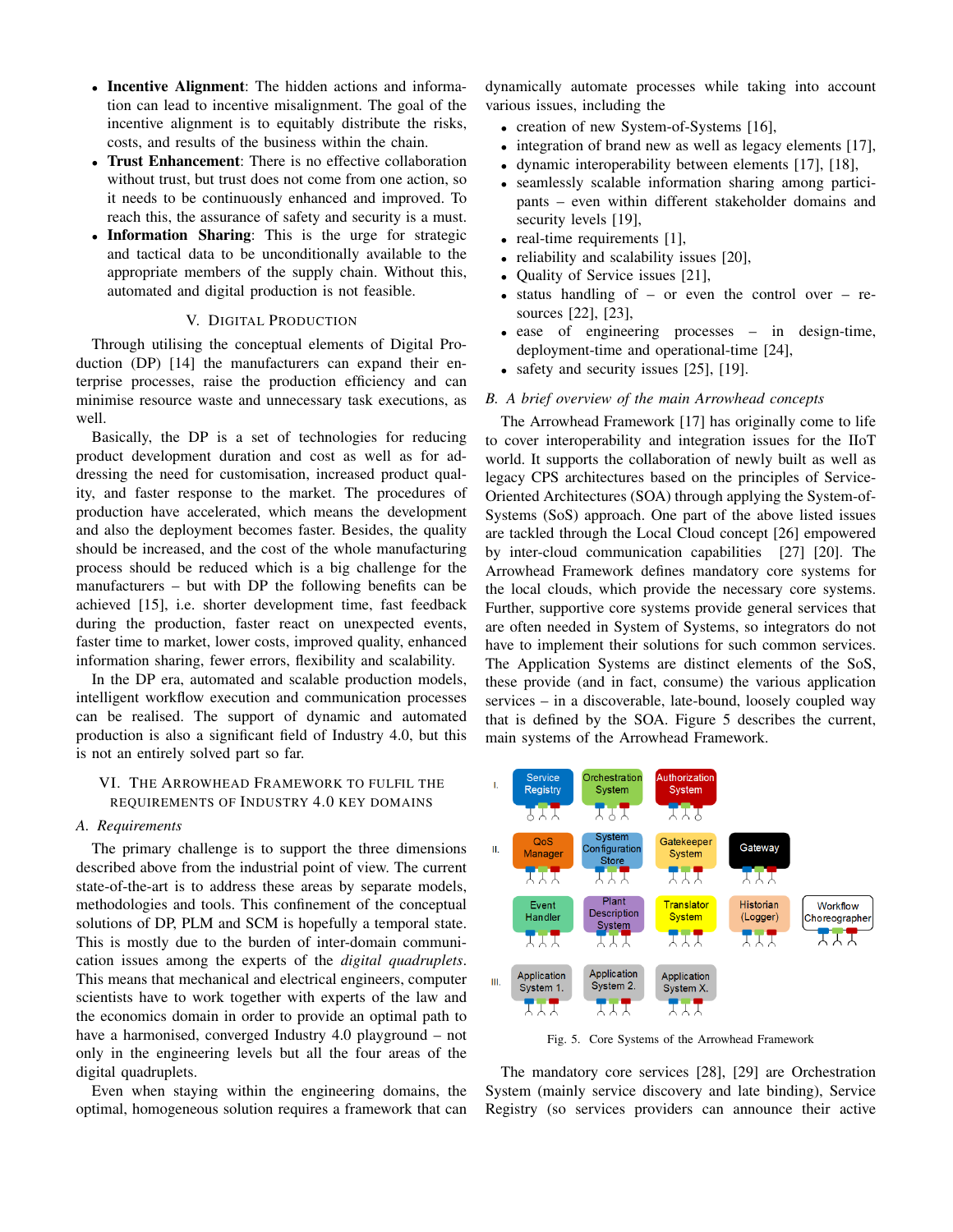

Fig. 6. SCM, PLM and DP managed by Arrowhead Framework

services), and Authorisation System (to provide Authorisation and Authentication). Further, supporting core services are provided by the Gateway [19] and Gatekeeper Systems [20] for inter-cloud communication (data and control plane, respectively), the Workflow Choreographer [30] (to trigger the next step in the process execution), the Event Handler [22] (to circulate status and event information), and the Plant Description System [6] (to keep track of SoS- or Plant-related meta-data), among others. Each stakeholder has their local cloud(s), working as an SoS, their systems implement either intra- or inter-cloud information sharing, as well as securityand other policies.

When taking a closer look at the above-listed requirements, the corresponding citations actually "hide" scientific papers related to Arrowhead Framework. These papers are not only requirement specifications, but original conceptual descriptions, and reports on implemented solutions.

# *C. The Arrowhead Framework to support DP*

Digital Production is hidden in Figure 6 – these can be within the Supplier's premises or the Company's premises. Production is listed as one of the services in the figure (which is true for the SCM hierarchy), although there are many systems on the production floor that exchange services between each other – these could be, e.g., welding, screwdriving, cutting, painting, filling, etc. This infrastructure is by default supported through Arrowhead Framework; various application examples have been demonstrated already [6], [30], [31].

# *D. The Arrowhead Framework to support SCM*

On the top of the Figure 6, the participants of the Supply Chain – Suppliers, Companies and Customers – are shown. They can operate their own Arrowhead Local Clouds, and they can exchange information (as services) among these local clouds by utilising the SOA-based, secure and scalable intercloud features of Arrowhead Framework. As a key SCM feature, information flows among the participants. Within their local clouds each participant gets information generated about their physical System-of-Systems (i.e., production floor elements, transportation and inventory systems, etc.), which is then shared among the rightful (i.e., trusted, authorised and subscribed) partner-systems. As Figure 6 shows, the flow of materials is physical; although it is also tracked by their digital (cyber) footprint. Both the tracking and feedback information can be shared among the eligible participants. Although it is not a material-, an energy-supply example for utilising Arrowhead in multi-stakeholder Supply Chains, [32] provides a powerful demonstration on such process-support.

## *E. The Arrowhead Framework to support PLM*

The Arrowhead Framework offers the solution to the identified issues of the current PLM models [33], especially how to connect the main lifecycle stages. The newly emerging product lifecycle model – as shown by Figure 2 – has well-defined elements, which can be interpreted as stages (and phases). Similarly to the digital footprint in DP, digital records of lifestage events can be created and accumulated. Beside their timestamp, these can include meta-data on physical location, environment, configuration, maintenance log, as well as usage statistics. Such meta-data can also be shared with the help